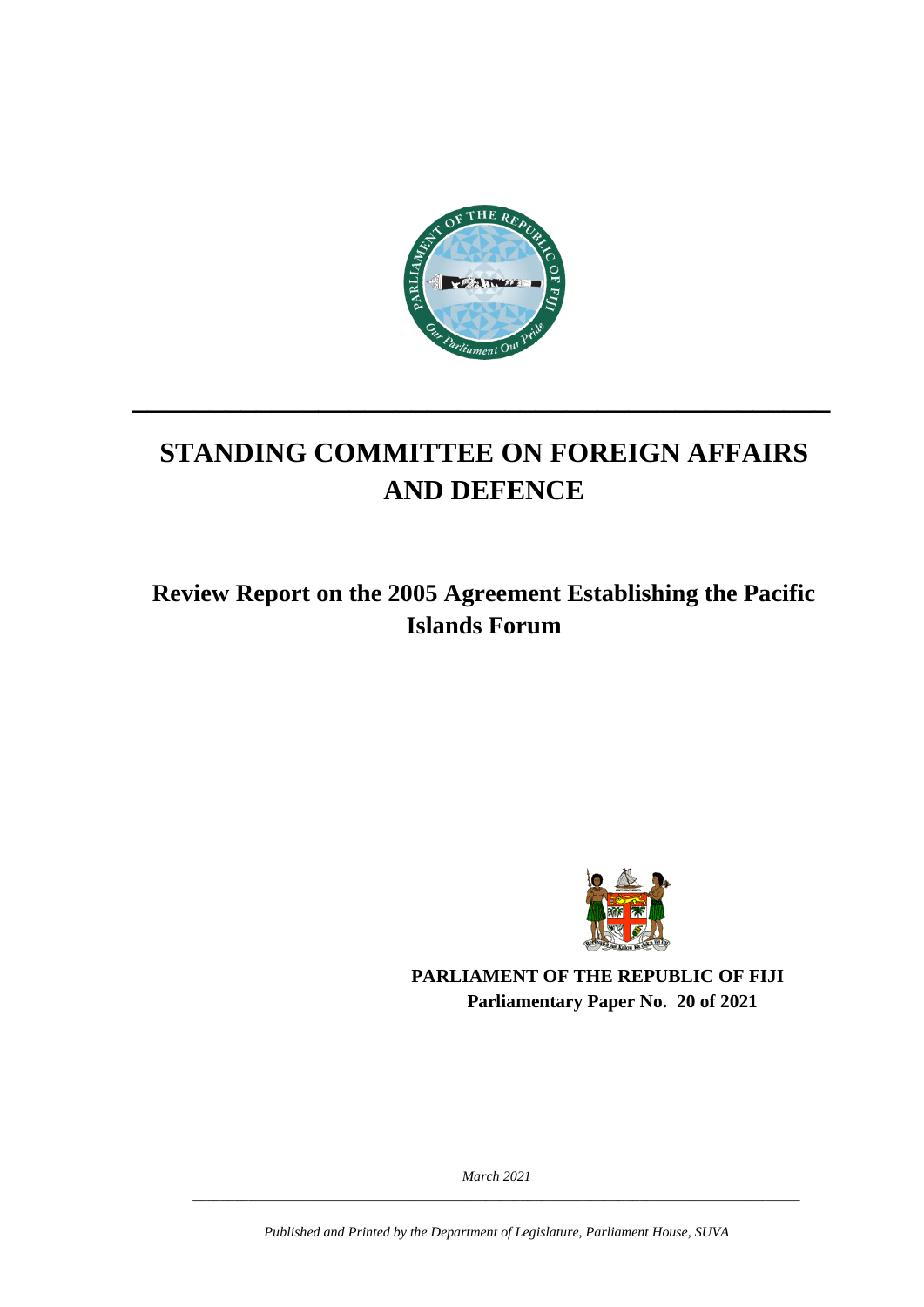#### **Table of Contents**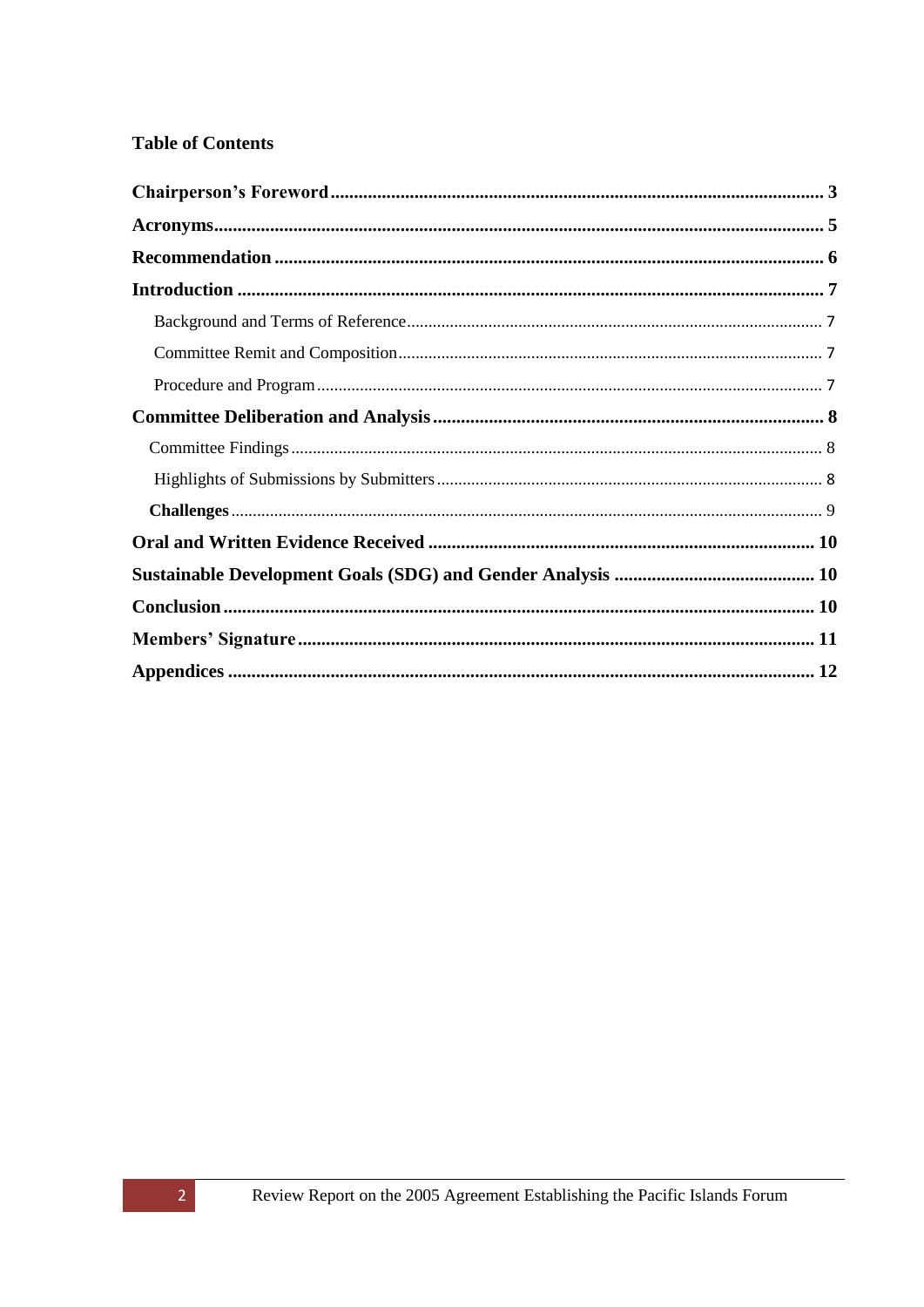### <span id="page-2-0"></span>**Chairperson's Foreword**

I am pleased to present the Review Report on the 2005 Agreement Establishing the Pacific Islands Forum.

The Forum was established pursuant to the Agreement Establishing the Pacific Islands Forum Secretariat (2000). The purpose of the Forum is to strengthen regional cooperation and integration, including the pooling of regional resources, of governance, and the alignment of policies, in order to further Forum members' shared goals of economic growth, sustainable development, governance, and security.

Historically, the South Pacific Commission, dominated by the colonial masters was the forum to discuss matters for small pacific island states however, by 1965 at the Lae, PNG meeting, the leaders had become impatient with the paternalistic dominance by the colonial Commissioners at the annual conferences. The Pacific leaders, led by Ratu Sir Kamisese Mara and Sir Michael Somare walked out of the meeting precipitating a rethinking by the colonial powers. This gave birth to the South Pacific Bureau of Economic Community in 1971.

In 1991, another change occurred when the South Pacific Bureau of Economic Community was renamed the South Pacific Forum and for the first time, it enjoyed immunities and privileges under a Fiji ministerial order in 1993.

In October 2000, the Forum met for the first time under its new name, "Pacific Islands Forum" in line with its decision at Palau in 1999. Leaders also agreed to adopt the new 2000 Agreement Establishing the Pacific Islands Forum Secretariat which was signed at Tarawa at the 31<sup>st</sup> Pacific Islands Forum.

Subsequently, in 2005, a Working Group of Members in consultation with the full Forum membership, developed a draft text updating the 2000 Agreement Establishing the Pacific Islands Forum Secretariat in accordance with the Leaders' directions from the Leader's Retreat in April 2004. The text of the new agreement was considered by the Forum Officials Committee and endorsed by Forum Leaders and opened for signature at their meeting in Port Moresby on 27 October 2005.

The new Agreement establishes the Pacific Islands Forum as an intergovernmental organisation at international law. The Agreement also updates the Forum's purpose and functions to reflect the vision and directions taken under the Pacific Plan. To facilitate regional cooperation and integration, the Leaders agreed to broaden the Forum's membership by establishing new associate and observer membership categories. Leaders also agreed to adopt a new policy regarding admission, criteria and entitlements for associate membership and observer status in the Forum, to take effect from the 2005 Forum.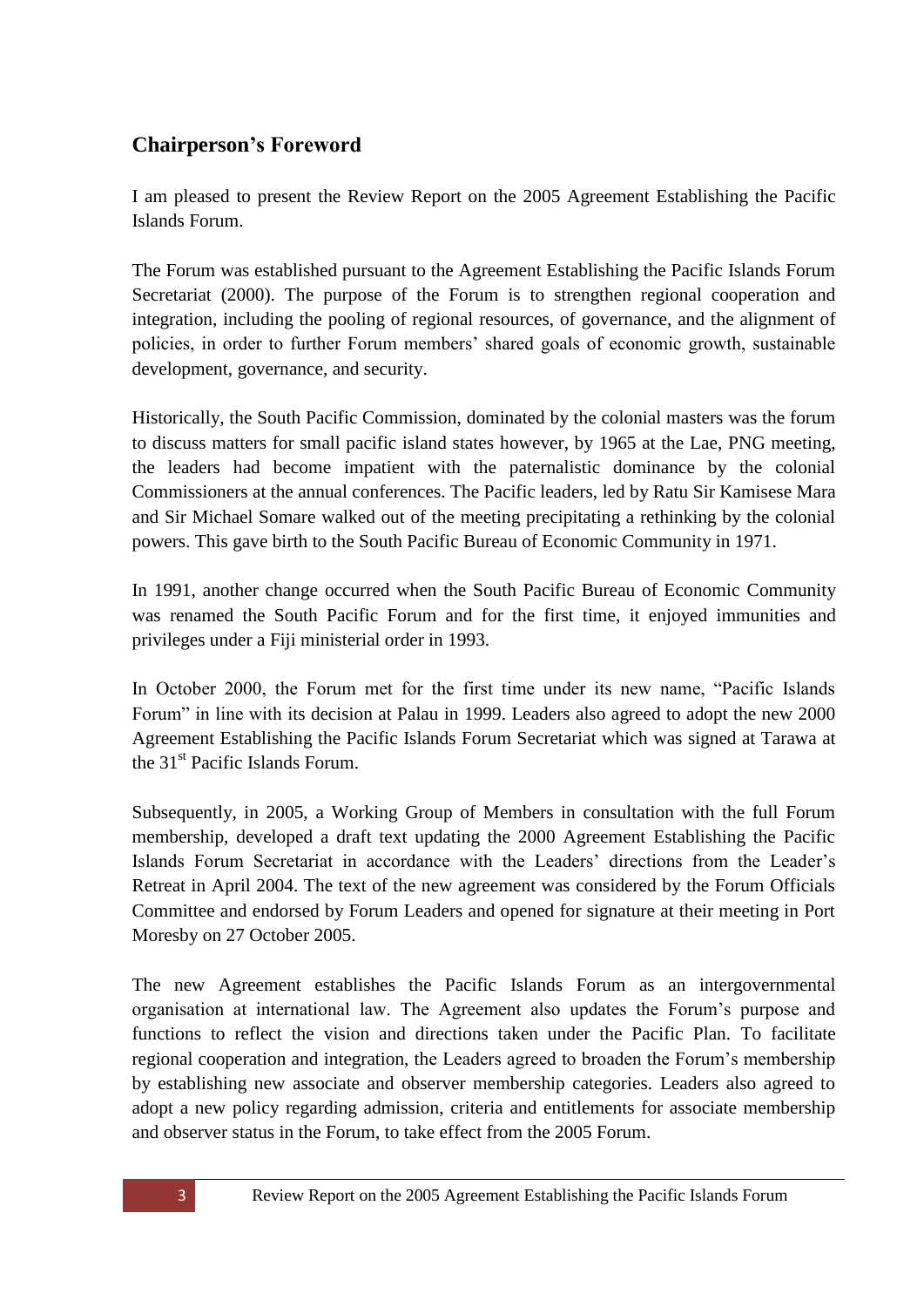Although Fiji is currently in compliance of the articles under the 2005 Agreement, it has not formally ratified the Agreement.

By ratifying the Agreement, Fiji will signal to other PIF member countries that it has committed itself to accepting membership of the PIF and all the duties and obligations that flow from it.

Secondly, Fiji would be demonstrating its strong commitment to the PIF by making the 2005 PIF Agreement part of the statutory laws of Fiji. Without ratification by Parliament, this regional agreement is not legally binding on Fiji notwithstanding Fiji's signature of it.

Thirdly, Fiji is the designated Depository to the 2005 PIF Agreement in accordance with its Article XI. Fiji cannot lawfully exercise this role unless it has itself ratified the Agreement.

Through ratification of the Agreement, Fiji will perform its leadership role by extending its duty of care to the member countries of PIFS in strengthening Regionalism and moving forward towards consensus and peace building in the Pacific Way. This is aligning to the National Development Plan (NDP), Agenda on Good Governance and the Accountability of Parliament aligned to SDG 16: Peace, Justice and Strong Institutions.

The Committee recommends that Fiji ratifies the 2005 Agreement Establishing the Pacific Islands Forum.

I take this opportunity to thank members of my Committee and the Secretariat for compiling this bipartisan report and also wish to thank Hon. Anare Jale for his contribution during his tenure as a Committee member.

On behalf of the Standing Committee on Foreign Affairs and Defence, I submit this report to the Parliament.

\_\_\_\_\_\_\_\_\_\_\_\_\_\_\_\_\_\_\_\_\_\_

**Hon. Alexander O'Connor Chairperson**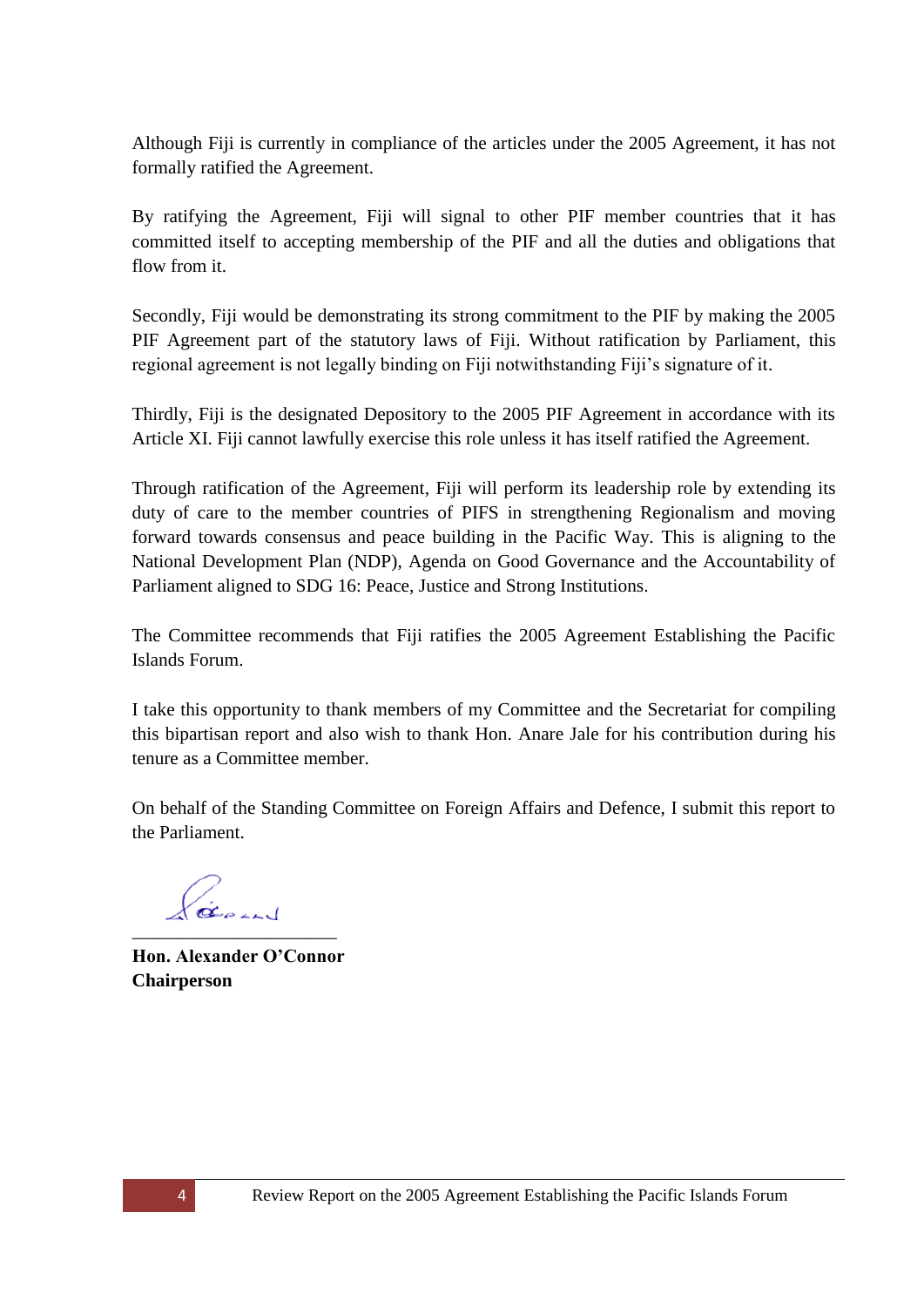# <span id="page-4-0"></span>**Acronyms**

| <b>CROP</b>     | Council of Regional Organisations of the Pacific    |
|-----------------|-----------------------------------------------------|
| <b>FFA</b>      | Forum Fisheries Agency                              |
| <b>MOFA</b>     | Ministry of Foreign Affairs                         |
| <b>MS</b> Teams | Microsoft Office 365 Teams Application              |
| <b>NDP</b>      | National Development Plan                           |
| <b>OSG</b>      | Office of the Solicitor-General                     |
| <b>PACER</b>    | Pacific Agreement on Closer Economic Relations      |
| <b>PIDF</b>     | Pacific Islands Development Forum                   |
| <b>PIFS</b>     | Pacific Islands Forum Secretariat                   |
| <b>SDGs</b>     | <b>Sustainable Development Goals</b>                |
| <b>SPC</b>      | The Pacific Community                               |
| <b>SPTO</b>     | South Pacific Tourism Organisation                  |
| SO <sub>1</sub> | <b>Standing Orders</b>                              |
| <b>UC</b>       | University of Canterbury, Christchurch, New Zealand |
| <b>UOF</b>      | University of Fiji                                  |
| <b>USP</b>      | University of the South Pacific                     |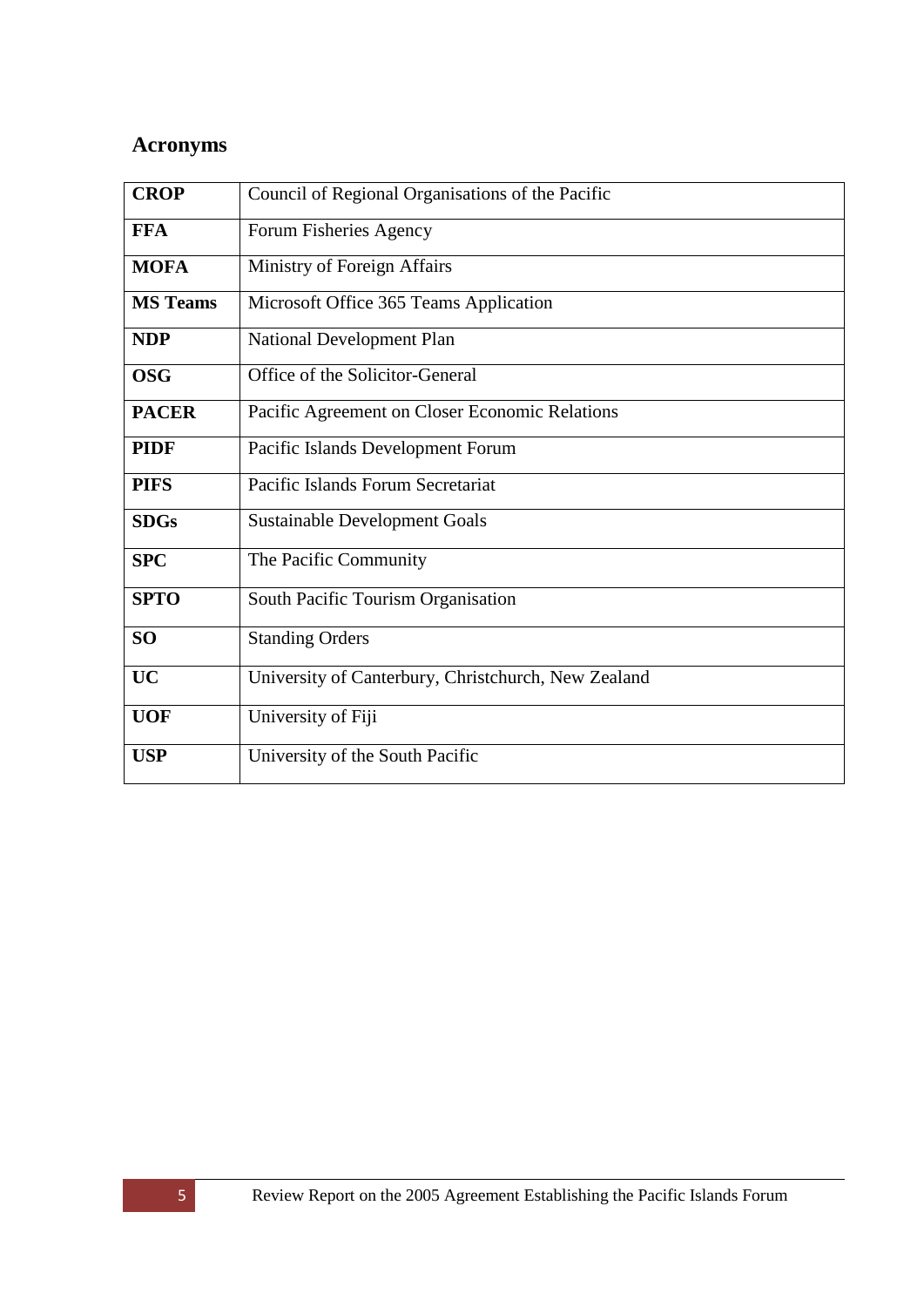### <span id="page-5-0"></span>**Recommendation**

The Committee recommends that Parliament ratify the 2005 Agreement Establishing the Pacific Islands Forum.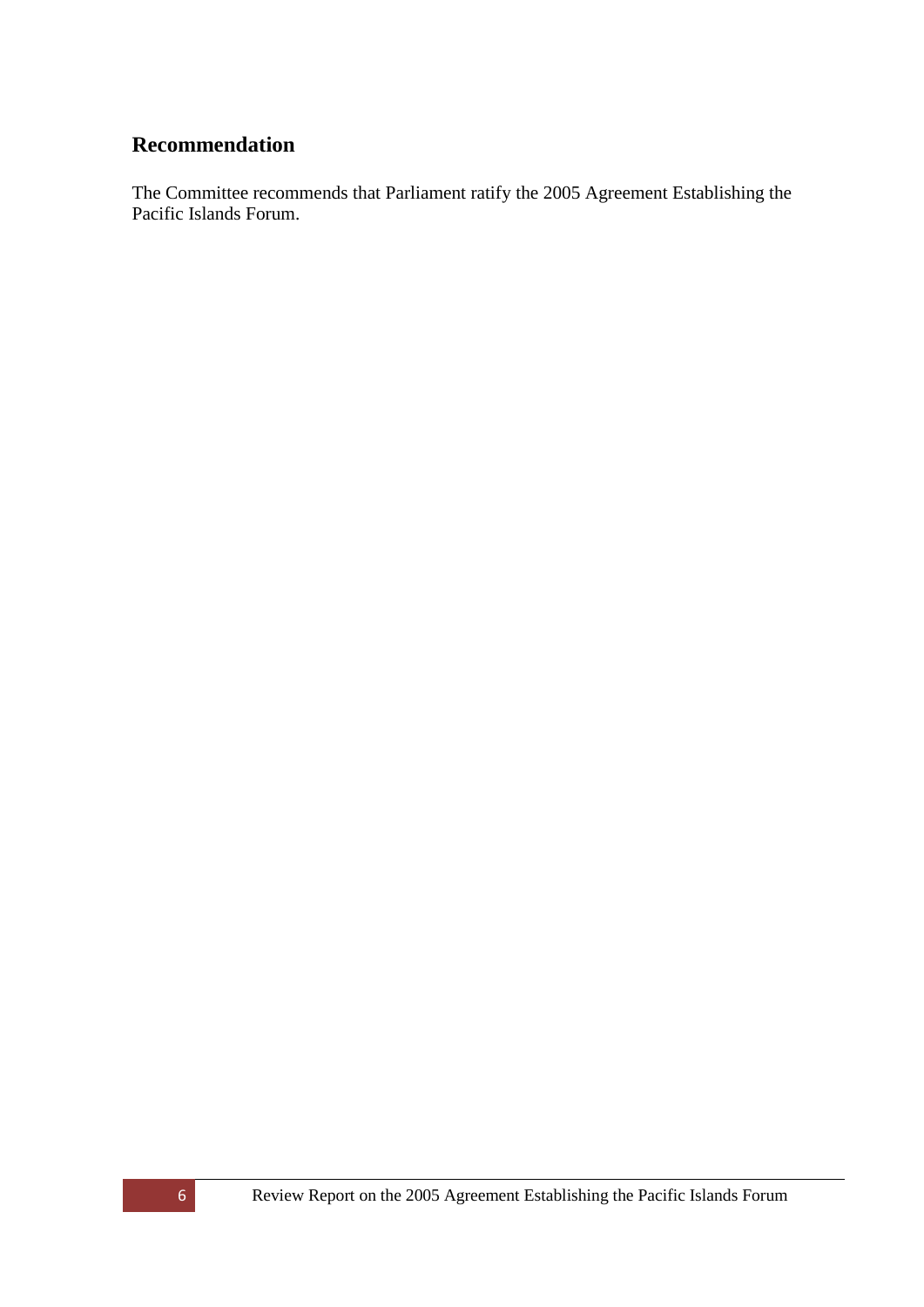### <span id="page-6-0"></span>**Introduction**

#### <span id="page-6-1"></span>**Background and Terms of Reference**

The Committee had its first virtual online meeting on Monday  $15<sup>th</sup>$  February 2021 and reviewed the 2005 Agreement Establishing the Pacific Islands Forum.

From the  $22<sup>nd</sup>$  February to  $01<sup>st</sup>$  March 2021, stakeholders made virtual online submissions on the MS Office Teams in Suva.

#### **The Report is divided into three parts:**

**Part One** - focuses on the Committee recommendations **Part Two** - covers the Findings of the report to Parliament **Part Three** -covers the Conclusion

#### <span id="page-6-2"></span>**Committee Remit and Composition**

Pursuant to Standing Orders 109(2) (e) that the Standing Committee on Foreign Affairs and Defence is mandated to look into matters related to Fiji's relations with other countries, development aid, foreign direct investment, oversight of the military and relations with multilateral organisation.

#### **The members of the Standing Committee on Foreign Affairs and Defence are as follows:**

- 1. Hon. Alexander O'Connor Chairperson
- 2. Hon. Dr. Salik Govind– Deputy Chairperson
- 3. Hon. Selai Adimaitoga Member
- 4. Hon. Pio Tikoduadua Member
- 5. Hon. Anare Jale (Member until 22.02.21)
- 6. Hon. Adi Litia Qionibaravi– (Member from 22.02.21)

#### <span id="page-6-3"></span>**Procedure and Program**

The Standing Committee on Foreign Affairs and Defence commenced its deliberation on the  $15<sup>th</sup>$  February to  $16<sup>th</sup>$  March 2021 in the Parliament using the online MS Office Teams, also received written and oral submissions from stakeholders with the following attendees:

- 1. Office of the Solicitor-General (OSG)
- 2. Ministry of Foreign Affairs (MOFA)
- 3. Pacific Islands Forum Secretariat (PIFS)
- 4. Mr. Jioji Kotobalavu, University of Fiji
- 5. Professor Steven Ratuva, University of Canterbury (UC), Christchurch, New Zealand
- 6. University of the South Pacific (USP)
- 7. South Pacific Tourism Organisation (SPTO)
- 8. Pacific Islands Development Forum (PIDF)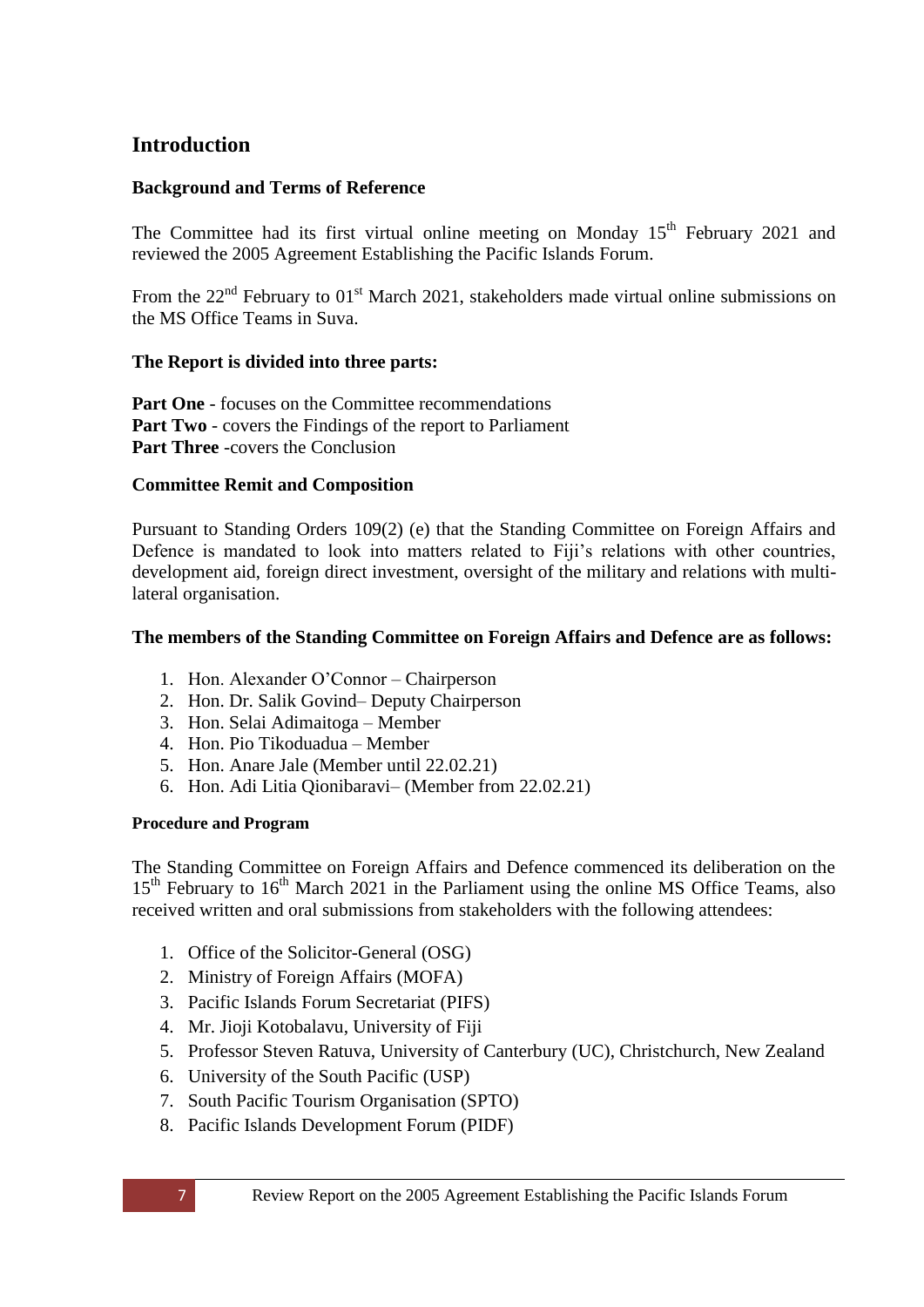### <span id="page-7-0"></span>**Committee Deliberation and Analysis**

#### <span id="page-7-1"></span>**Committee Findings**

#### <span id="page-7-2"></span>**Highlights of Submissions by Submitters**

- 1.1.1. Fiji is the only country that has yet to ratify the 2005 Agreement and since Fiji will be hosting and chairing the PIF Leaders Summit in 2021, it would be timely for Fiji to ratify the Agreement.
- 1.1.2. By ratifying the Agreement, Fiji will signal to other PIF member countries that it has committed itself to accepting membership of the PIF and all the duties and obligations that flow from it.
- 1.1.3. Fiji would be demonstrating its strong commitment to the PIF by making the 2005 PIF Agreement part of the statutory laws of Fiji. Without ratification by Parliament, this regional agreement is not legally binding on Fiji notwithstanding Fiji's signature of it.
- 1.1.4. Fiji is the designated Depository to the 2005 PIF Agreement in accordance with its Article XI. Fiji cannot lawfully exercise this role unless it has itself ratified the Agreement.
- 1.1.5. By ratifying, Fiji would strengthen its leadership role and avoid fragmentation of other Pacific Island Forum which look up to Fiji for guidance on issues of regional interest.
- 1.1.6. Fiji should assert itself as the custodian of its regional and international organisations and move the process of consolidation forward.
- 1.1.7. Fiji has a duty of care for smaller island states and not just its national interest.
- 1.1.8. Fiji is well positioned to use the Pacific Way as a means of engagement within the region. Fiji should have the political will and moral responsibility to do it because the Pacific Islands look up to Fiji as the centre of the Pacific.
- 1.1.9. Fiji has been very much a part of the PIF from the very beginning, even while the country was suspended post-2009. With its more recent leadership role internationally, through acquiring prominence in Climate Change and Oceans crisis facing the planet, these assets continue to enhance the profile of our region in world forums. Fiji is friend to all and enemy to none.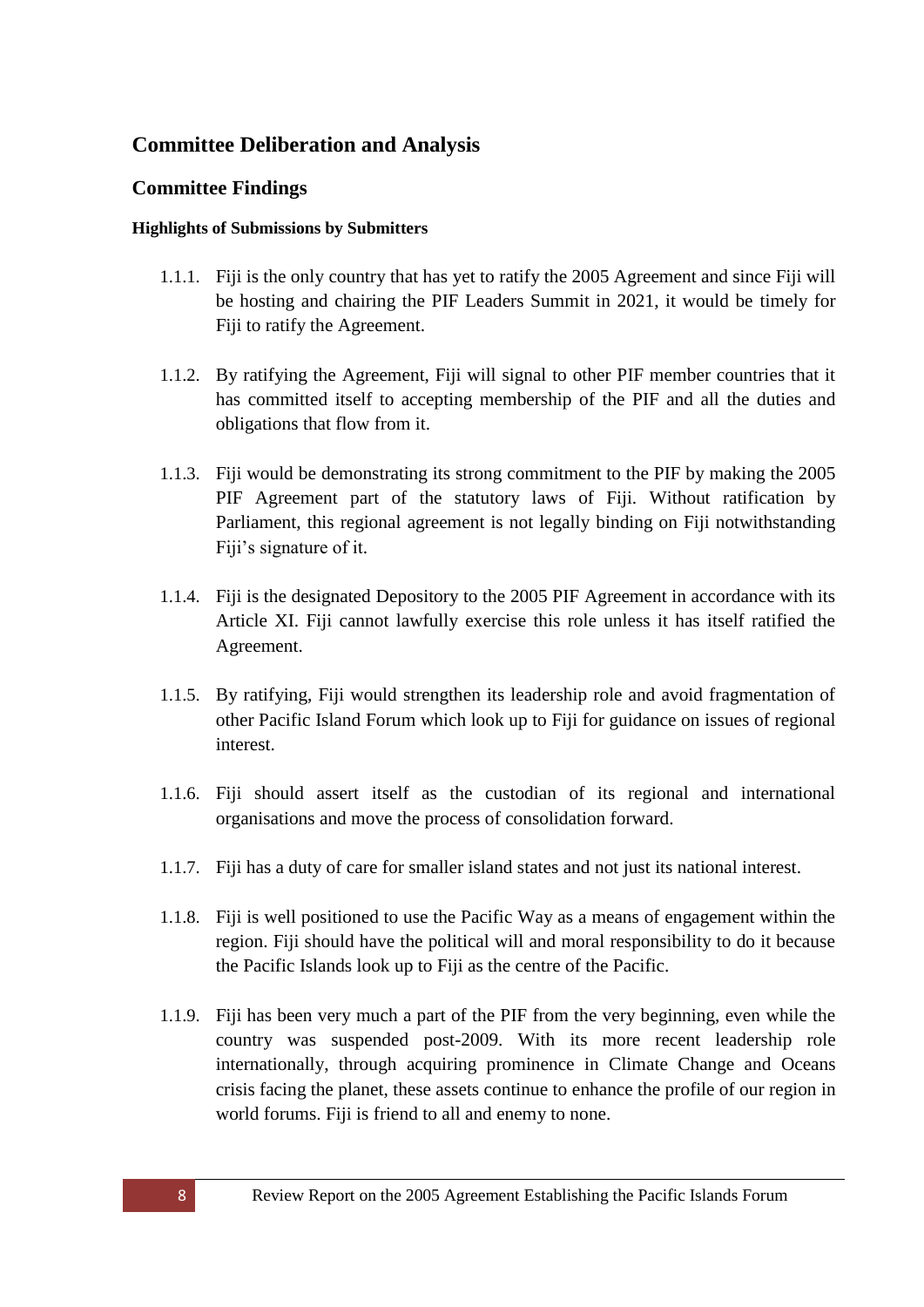- 1.1.10. The COVID-19 pandemic and the attendant world-wide economic depression has added another imperative on the need for joint action which for our region can only be optimized by Fiji's inclusion.<sup>1</sup>
- 1.1.11. Fiji should ratify the 2005 PIFS Agreement, as Pacific Regionalism and the Blue Pacific depend on it. PIFs, SPC, FFA and all CROP Agencies all depend on it. The future of our Region, the education of our children in a regional institution depends on it. As the in-coming Chair of the PIF in this post Covid-19 era, Fiji has to continue to protect the Pacific and take on the reins of pacific regionalism and save the vulnerable populations.<sup>2</sup>
- 1.1.12. Significant changes in the 2005 Agreement include the establishment of the Pacific Islands Forum as an international organization in its own right, and affirming the principle of the equality of all its members. The role of the Forum is also expanded beyond economic development and trade, to "economic growth, sustainable development, good governance and security".
- 1.1.13. Fiji's ratification will be significant for the region as it is the final act required to bring into force the 2005 Agreement, and thus set in motion the next chapter of the Forum.
- 1.1.14. The incorporation of the 2005 agreement into the statute laws of Fiji is important in the event disputes arise over, for example the privileges and immunities of Fiji based PIFS and other CROP agencies as well as their respective expatriate staff under the Diplomatic Privileges and Immunities ACT.
- 1.1.15. Fiji ratifying the agreement will also ensure that Fiji continues to be the largest beneficiary of regionalism in the Pacific. That is, hosting the majority of regional organisations in the Pacific, etc. $3$

#### <span id="page-8-0"></span>**Challenges**

- 1.1.1. The dynamics of geopolitics of super powers within the Pacific itself.<sup>4</sup>
- 1.1.2. Perceived imbalance of benefits to other small island states.
- 1.1.3. Intra-regional conflict Vanuatu, Bougainville, Solomon Islands, Fiji and Tonga.
- 1.1.4. The divergent national interest over regional unity on issues such as Climate Change, Ocean Pollutions, West Papua, PACER-Plus, appointments via Gentlemen's Agreement (recent issue).

**.** 

<sup>1</sup> Mr. Winston Thompson Submission dated 01 March 2021 from pointers 1.1.4 – 1.1.5

 $2$  The University of the South Pacific Submission dated 02 March 2021 – 1.1.6

 $3$  South Pacific Tourism Organisation Submission dated 01 March 2021 from pointers 3.1.6 to 3.2.0

<sup>&</sup>lt;sup>4</sup> Submission by Professor Steven Ratuva dated 23 February - Challenges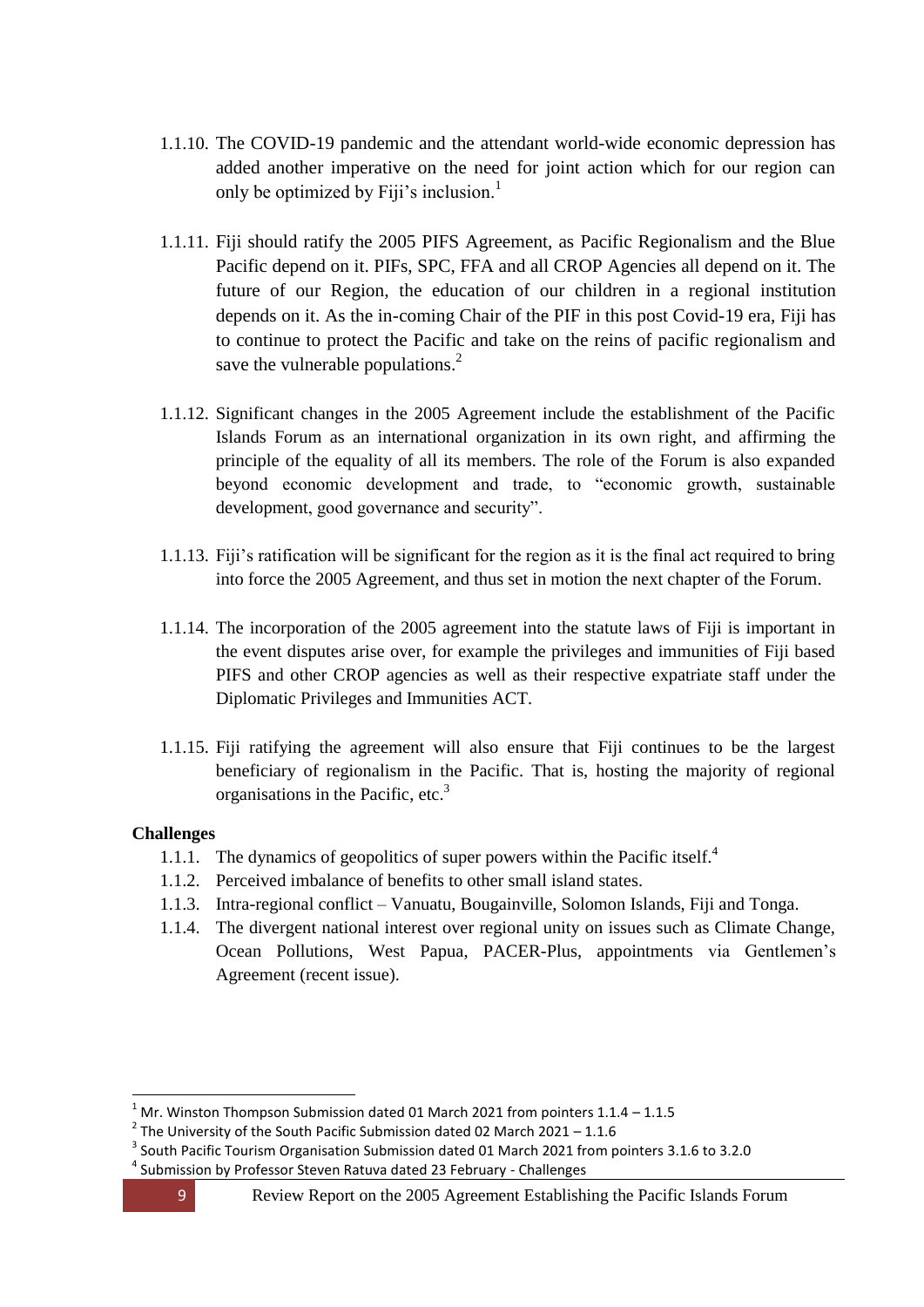### <span id="page-9-0"></span>**Oral and Written Evidence Received**

The Committee received oral and written submissions from stakeholders and the public as listed in *Appendix A*.

### <span id="page-9-1"></span>**Sustainable Development Goals (SDG) and Gender Analysis**

The achievements of the Sustainable Development Goals (SDGs) and meeting long-termnational development objectives require engaged and committed parliaments in order to enable governments to act, while holding them accountable to their commitments.

Building political willingness and maintaining SDG momentum in Fiji cannot be realised without active participation, leadership and support of the nation's law makers who, in addition to serving as the legitimate representative of the people and their interests, can translate the SDGs into enforceable national laws that respond to Fiji's specific development priorities, monitor their implementation and ensure Government and Parliament is accountable to the people for national progress on the SDGs and National Development Plan (NDP).

The inclusion of gender-based analysis when scrutinizing and reviewing legislation should be a central part of the work of Parliament covered under Standing Orders 110 (2). Currently strong women leaders at the Regional leadership helm is exemplified in the tenure of the outgoing Secretary General of the Pacific Islands Forum Secretariat (PIFS) Dame Meg Taylor. In the PIFS Leaders Meeting, only New Zealand Prime Minister Jacinda Ardern is the lone female PM amongst the male dominated Forum Leaders.

Through ratification of the Agreement Fiji will perform its leadership role by extending its duty of care to the member countries of PIFS in strengthening Regionalism and moving forward towards consensus and peace building in the Pacific Way aligning to NDP Agenda on Good Governance and the Accountability of Parliament aligned to SDG 16: Peace, Justice and Strong Institutions.

### <span id="page-9-2"></span>**Conclusion**

The Standing Committee on Foreign Affairs and Defence has fulfilled its mandate approved by Parliament which is to review the 2005 Agreement Establishing the Pacific Islands Forum.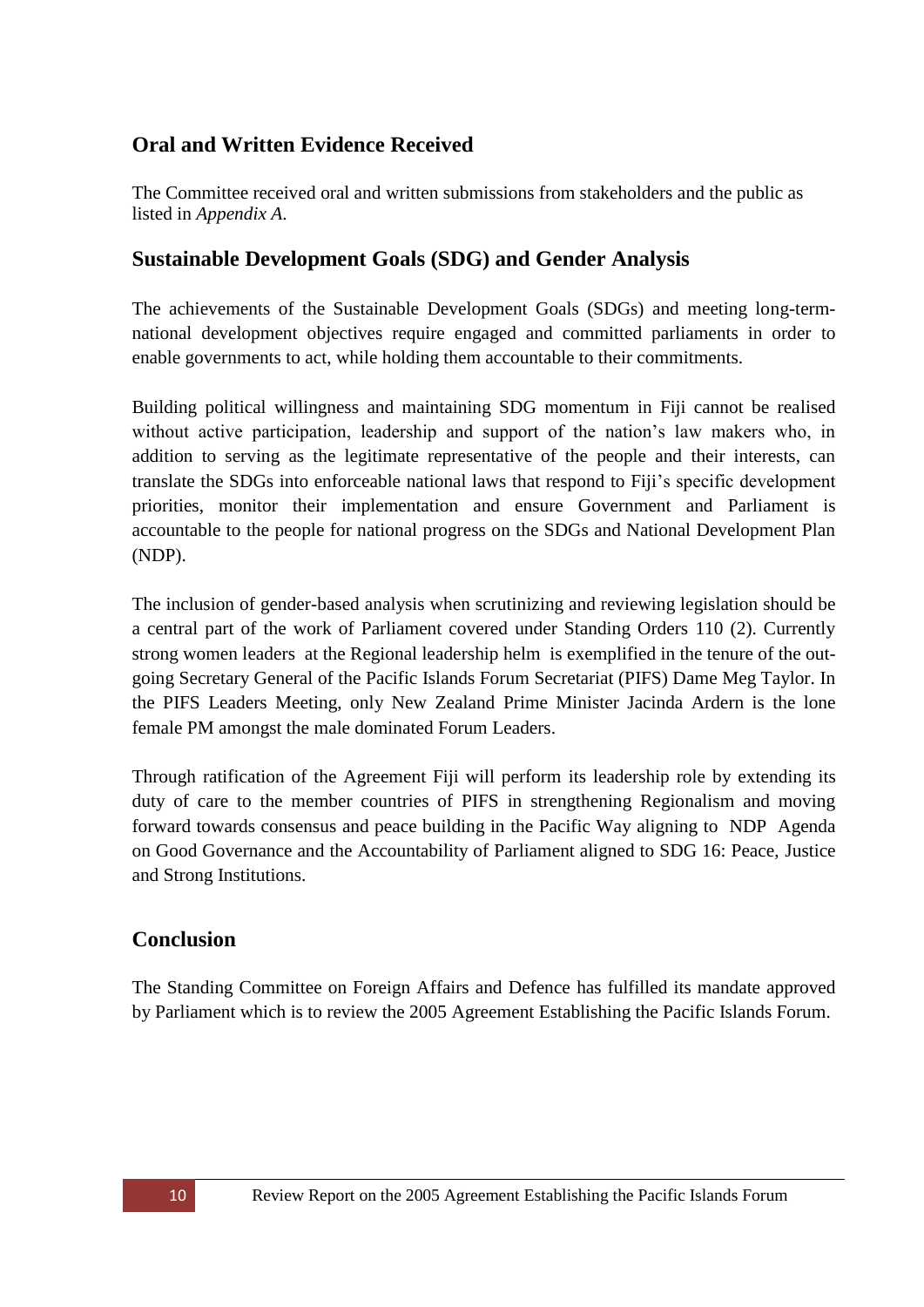<span id="page-10-0"></span>**Members' Signature**

GERAND

**\_\_\_\_\_\_\_\_\_\_\_\_\_\_\_\_\_\_\_\_\_\_\_\_\_\_\_\_\_\_\_\_\_\_\_\_ Hon. Alexander O'Connor Chairperson**

 **Hon. Dr. Salik Govind Deputy Chairperson**

Hon, Pio Tikoduadua

Member

 $\sqrt{\sigma}$ ca

**\_\_\_\_\_\_\_\_\_\_\_\_\_\_\_\_\_\_\_\_\_\_\_\_\_**

**Hon. Selai Adimaitoga Hon Adi Litia Qionibaravi Member**